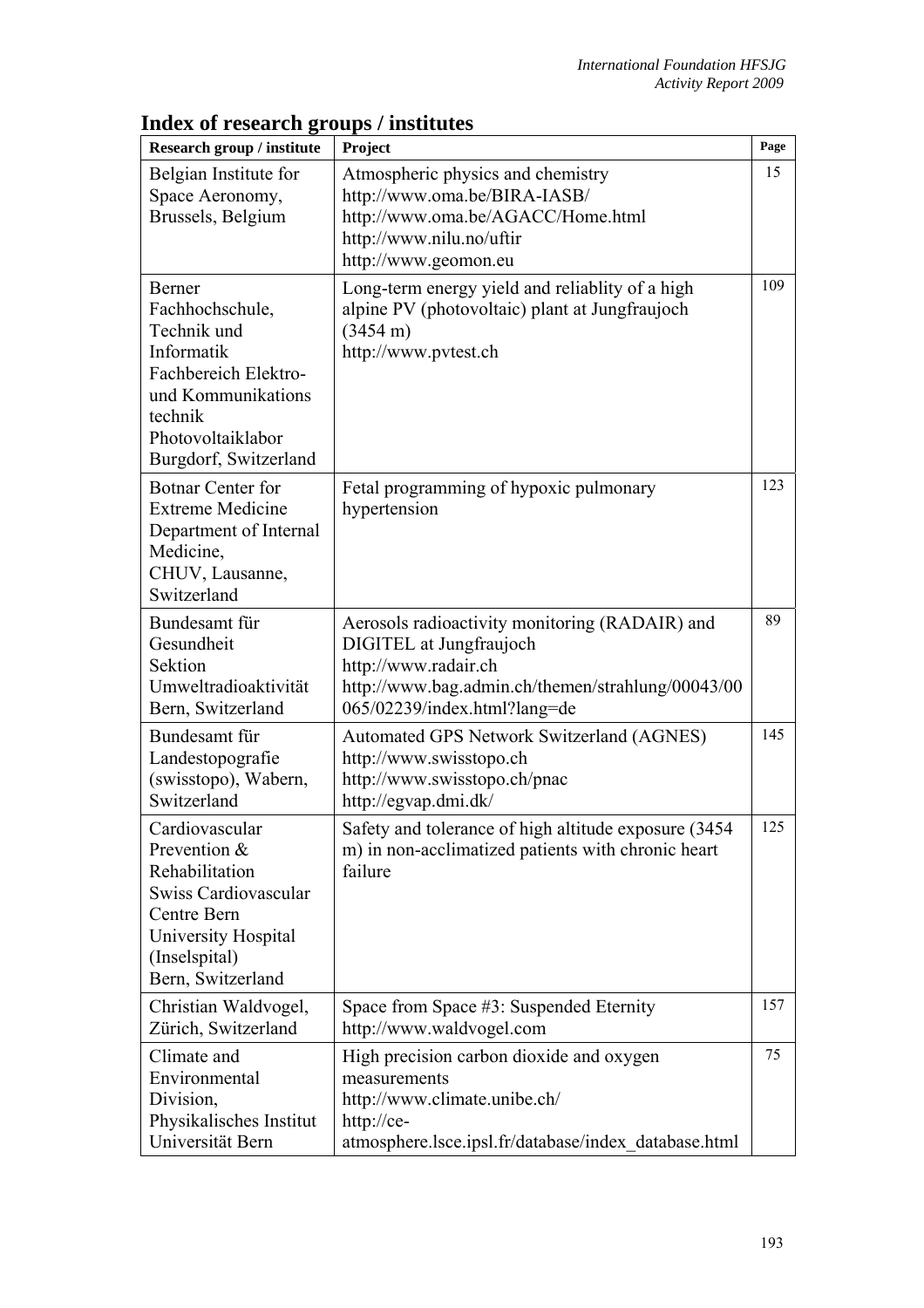| Research group / institute                                                                                                                           | Project                                                                                                                                                                                                                                           | Page |
|------------------------------------------------------------------------------------------------------------------------------------------------------|---------------------------------------------------------------------------------------------------------------------------------------------------------------------------------------------------------------------------------------------------|------|
| Climate and<br>Environmental<br>Physics, University of<br>Bern, Switzerland<br>and<br>Bundesamt für<br>Strahlenschutz,<br>Freiburg i.Br.,<br>Germany | <sup>85</sup> Kr Activity Determination in Tropospheric Air                                                                                                                                                                                       | 85   |
| Departement für<br>Geowissenschaften<br>Universität Fribourg,<br>Switzerland                                                                         | Single particle analysis of aerosols from Saharan dust<br>events<br>www.unifr.ch/geology                                                                                                                                                          | 65   |
| Departement of<br>Physics<br>University of Rome La<br>Sapienza, Italy                                                                                | Measurement cosmic ray flux at large zenith angle                                                                                                                                                                                                 | 105  |
| Department of<br>Geography<br>University of Zurich –<br>Irchel, Zürich,<br>Switzerland                                                               | Geometric Validation of TerraSAR-X<br>High-Resolution Products<br>http://www.geo.uzh.ch/de/units/rsl/forschung/radar-<br>remote-sensing-sarlab/<br>http://www.geo.uzh.ch/en/units/rsl/research/radar-<br>remote-sensing-sarlab/research-projects/ | 113  |
| Department of<br>Geography<br>University of Zurich<br>Switzerland                                                                                    | PERMASENSE & PERMOS: Measuring permafrost<br>in Alpine rock walls<br>www.permasense.ch<br>www.permos.ch<br>www.geo.uzh.ch                                                                                                                         | 139  |
| Eawag, Dübendorf,<br>Switzerland                                                                                                                     | $\mathrm{^{7}Be}$ and $\mathrm{^{10}Be}$ in monthly precipitation<br>http://www.eawag.ch/organisation/abteilungen/surf/s<br>chwerpunkte/radio/index EN                                                                                            | 97   |
| École Polytechnique<br>Fédérale de Lausanne<br>EPFL ENAC EFLUM<br>Lausanne, Switzerland                                                              | Study of atmospheric ozone by a LIDAR<br>http://eflum.epfl.ch/                                                                                                                                                                                    | 23   |
| <b>EKO</b> Instruments<br>Europe B.V., Leiden,<br>The Netherlands                                                                                    | Langley calibration of EKO spectroradiometers at the<br>high-altitude research station Jungfraujoch<br>http://www.eko-eu.com                                                                                                                      | 111  |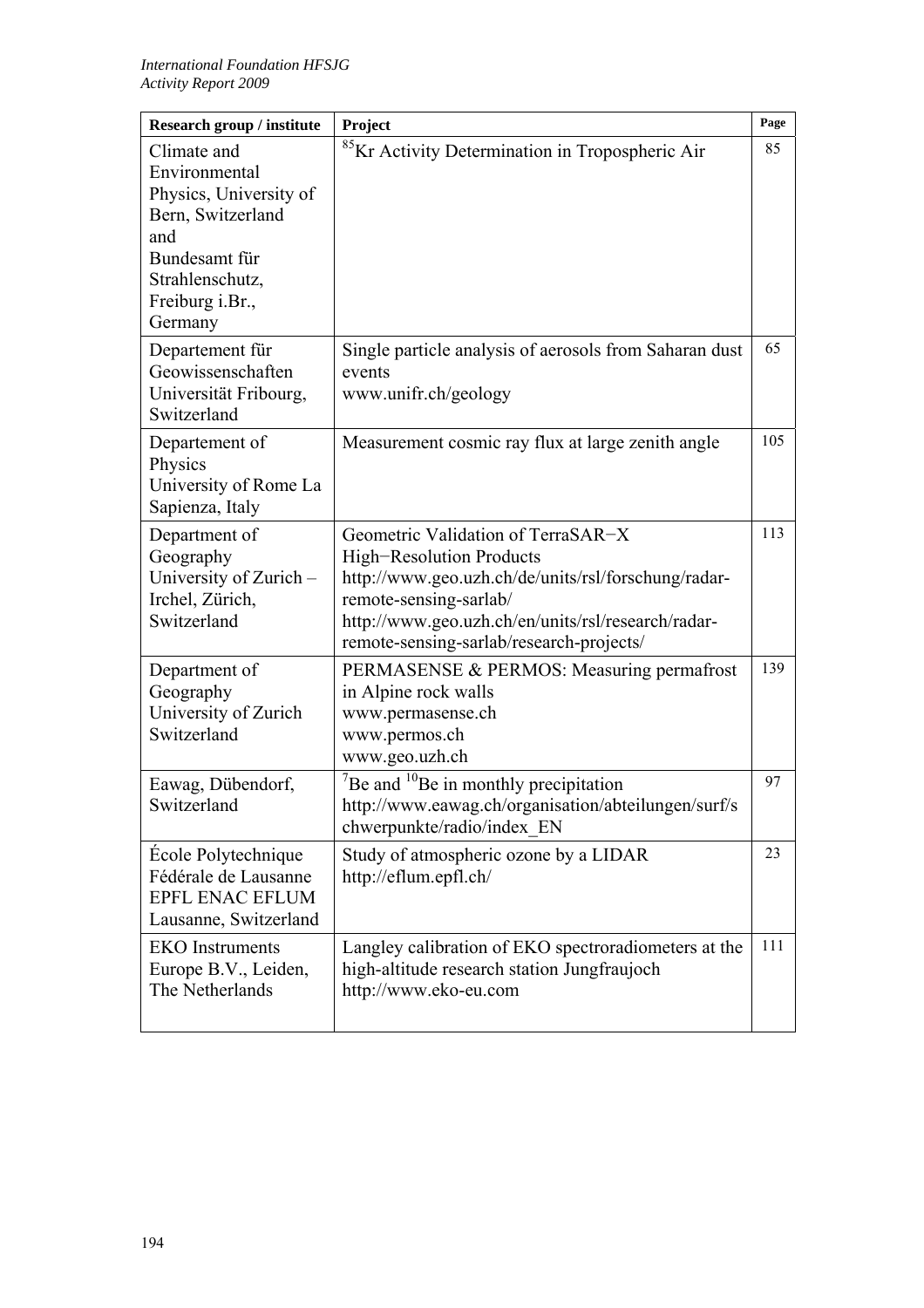| Research group / institute                                                                                                                                                                                                                                                         | Project                                                                                                                                                                                          | Page |
|------------------------------------------------------------------------------------------------------------------------------------------------------------------------------------------------------------------------------------------------------------------------------------|--------------------------------------------------------------------------------------------------------------------------------------------------------------------------------------------------|------|
| Electronic<br>Instrumentation<br>Laboratory<br><b>Faculty of Electrical</b><br>Engineering,<br>Mathematics and<br><b>Computer Science</b><br>Department of Micro-<br>electronics and<br><b>Computer Engineering</b><br>Delft University of<br>Technology<br>Delft, The Netherlands | Ageing effects on solid state image sensors due to<br>terrestrial cosmic radiation<br>http://ei.ewi.tudelft.nl/                                                                                  | 107  |
| Empa<br>Laboratory for Air<br>Pollution/Environ-<br>mental Technology,<br>Dübendorf,<br>Switzerland                                                                                                                                                                                | National Air Pollution Monitoring Network<br>(NABEL)<br>http://www.empa.ch/nabel<br>http://www.umwelt-<br>schweiz.ch/buwal/de/fachgebiete/fg luft/luftbelastun<br>g/index.html                   | 39   |
| Empa<br>Laboratory for Air<br>Pollution/Environ-<br>mental Technology,<br>Dübendorf,<br>Switzerland                                                                                                                                                                                | Halogenated greenhouse gases at Jungfraujoch<br>http://www.empa.ch/climategases                                                                                                                  | 45   |
| Empa<br>Laboratory for Air<br>Pollution/Environ-<br>mental Technology,<br>Dübendorf,<br>Switzerland                                                                                                                                                                                | Continuous measurement of stable $CO2$ isotopes at<br>Jungfraujoch, Switzerland<br>http://empa.ch/abt134                                                                                         | 79   |
| ETH Zürich<br>Versuchsanstalt für<br>Wasserbau, Hydrologie<br>und Glaziologie<br>(VAW), Zürich,<br>Switzerland                                                                                                                                                                     | Glaciological investigations on the Grosser<br>Aletschgletscher<br>http://www.vaw.ethz.ch/gz/<br>http://www.vaw.ethz.ch/research/glaciology/glacier_<br>change/gz variations gr aletschgretscher | 131  |
| Florian Maier-Aichen,<br>Köln, Germany<br>Christopher James, Los<br>Angeles, CA, USA                                                                                                                                                                                               | An Atlas of the Sun / Untitled                                                                                                                                                                   | 151  |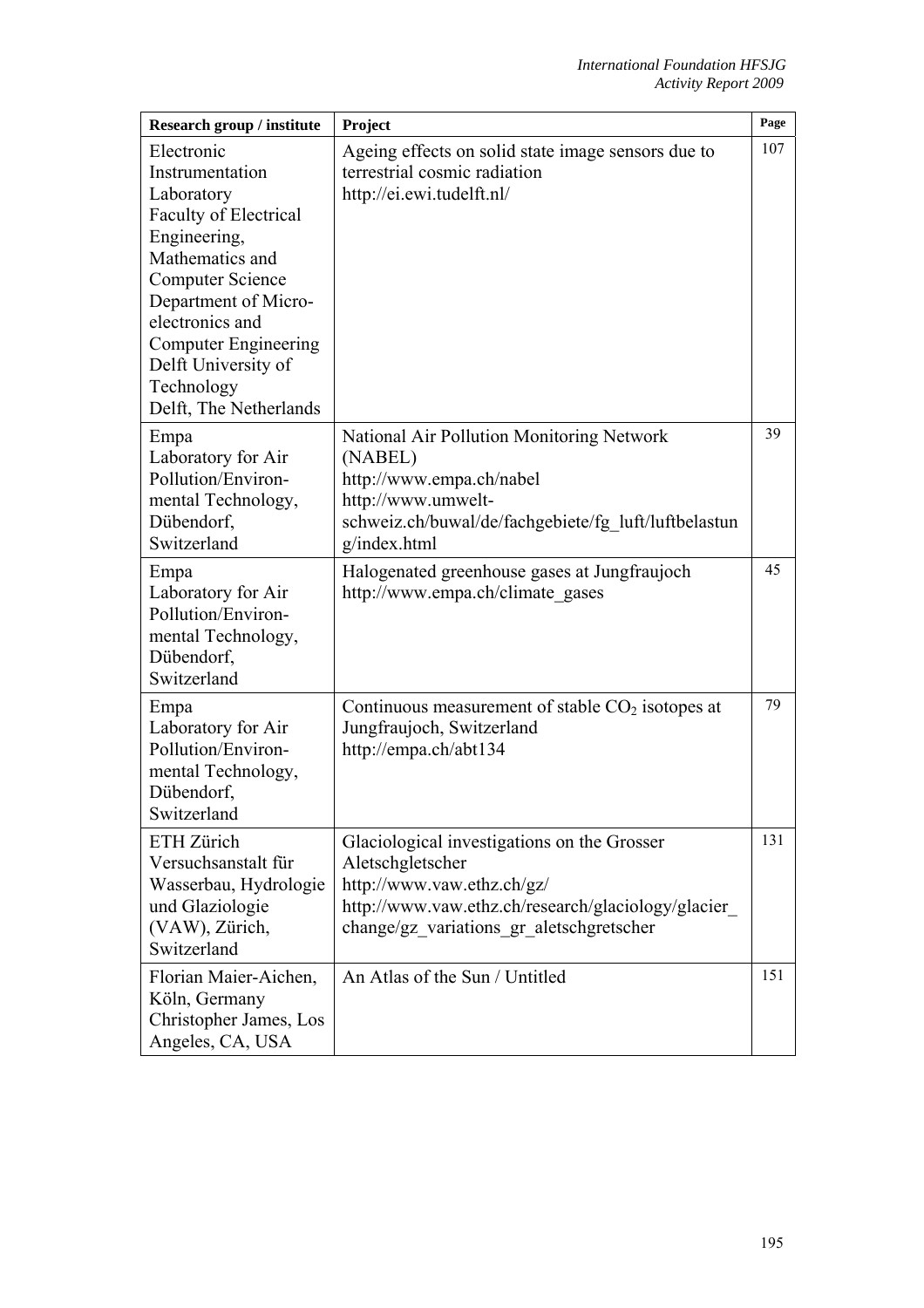| Research group / institute                                                                                                                       | Project                                                                                                                                                                                                                                            | Page |
|--------------------------------------------------------------------------------------------------------------------------------------------------|----------------------------------------------------------------------------------------------------------------------------------------------------------------------------------------------------------------------------------------------------|------|
| Institut<br>d'Astrophysique et de<br>Géophysique -<br>Université de Liège,<br>Sart Tilman, Belgium                                               | High resolution, solar infrared Fourier Transform<br>spectrometry. Application to the study of the Earth<br>atmosphere<br>http://girpas.astro.ulg.ac.be/<br>ftp://ftp.cpc.ncep.noaa.gov/ndacc/station/jungfrau/,<br>http://www.nilu.no/nadir/      | 5    |
| Institut für Atmosphäre<br>und Umwelt<br>Goethe-Universität<br>Frankfurt am Main,<br>Germany                                                     | The concentration of atmospheric ice nuclei (IN) at<br>Jungfraujoch during events of Saharan dust transport<br>http://www.geo.uni-<br>frankfurt.de/iau/PhysAtm/Instrumente/fridge/index.ht<br>ml<br>http://www.geo.uni-frankfurt.de/iau/index.html | 69   |
| Institut für Geschichte<br>und Theorie der<br>Architektur<br>Departement Archi-<br>tektur, ETH Zürich,<br>Switzerland                            | Jungfraujoch - greifbarer Ausblick<br>http://www.stalder.arch.ethz.ch/lehrveranstaltungen/b<br>ergstationen                                                                                                                                        | 149  |
| Institut für<br>Umweltgeowissen-<br>schaften, Universität<br>Basel, Switzerland                                                                  | Measurement of <sup>222</sup> Rn for atmospheric tracer<br>applications<br>http://pages.unibas.ch/environment/ Institut für<br>Umweltgeowissenschaften<br>Universität Basel                                                                        | 99   |
| Institut für<br>Umweltphysik<br>Universität Heidelberg,<br>Heidelberg, Germany                                                                   | Long-term observations of ${}^{14}CO_2$ at Jungfraujoch<br>http://www.iup.uni-<br>heidelberg.de/institut/forschung/groups/kk/                                                                                                                      | 83   |
| Institute for<br>Atmospheric and<br>Climate Science<br>(IACETH)<br><b>Swiss Federal Institute</b><br>of Technology Zürich<br>Zürich, Switzerland | $NOy$ at the interface of planetary boundary layer and<br>the free troposphere from measurements at<br>Jungfraujoch<br>http://www.iac.ethz.ch                                                                                                      | 51   |
| Institute for<br>Atmospheric and<br><b>Climate Science</b><br>(IACETH), Swiss<br>Federal Institute of<br>Technology Zürich,<br>Switzerland       | Measurements of ambient ice nuclei (IN) with the<br>new instrument PINC<br>http://www.iac.ethz.ch/                                                                                                                                                 | 71   |
| Institute of Exercise<br>and Health Sciences<br>University of Basel<br>Switzerland                                                               | Prevalence of acute mountain sickness at 3450m<br>among children, adolescents and adults<br>http://issw.unibas.ch/                                                                                                                                 | 119  |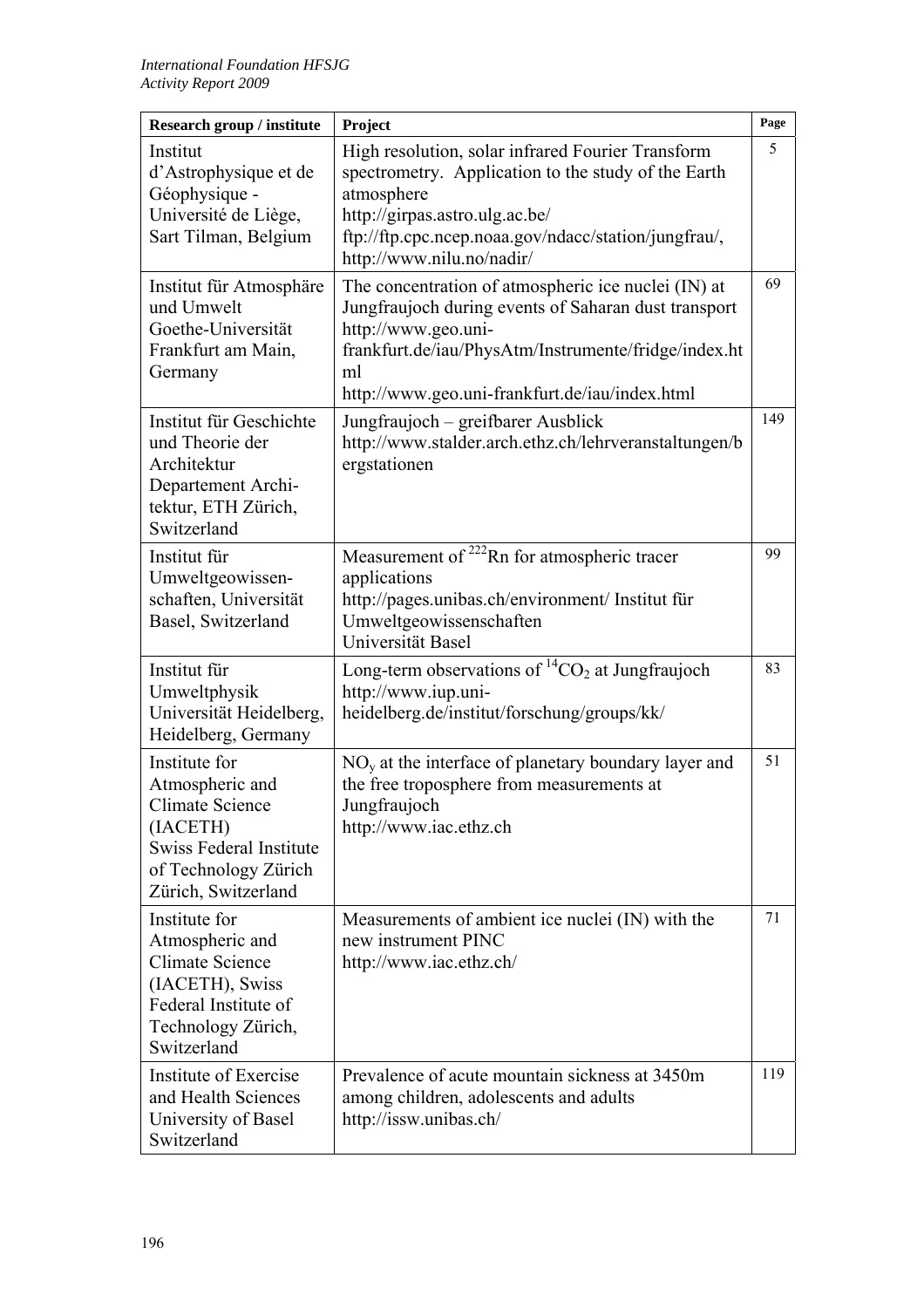| <b>Research group / institute</b>                                                                                                               | Project                                                                                                                                                                                                                                               | Page |
|-------------------------------------------------------------------------------------------------------------------------------------------------|-------------------------------------------------------------------------------------------------------------------------------------------------------------------------------------------------------------------------------------------------------|------|
| Institute of Physics<br>University of Tsukuba,<br>Japan                                                                                         | Experimental operations of the Antarctic 30-cm<br>submillimeter-wave telescope<br>http://www.px.tsukuba.ac.jp/home/astro/nakai/www0<br>/index.html                                                                                                    | 117  |
| Laboratoire de<br>météorologie Physique<br>Université Blaise<br>Pascal,<br>Aubiere, France                                                      | Study of new particle formation and ion<br>concentrations                                                                                                                                                                                             | 73   |
| Laboratory of<br>Atmospheric<br>Chemistry<br>Paul Scherrer Institut<br>(PSI)<br>Villigen, Switzerland                                           | The Global Atmosphere Watch Aerosol Program at<br>the Jungfraujoch<br>http://www.psi.ch/gaw<br>http://www.psi.ch/lac<br>http://aerosolforschung.web.psi.ch<br>http://www.meteoschweiz.admin.ch/web/en/climate/<br>climate international/gaw-ch.html   | 55   |
| Laboratory of<br><b>Environmental Fluid</b><br>Mechanics and<br>Hydrology<br>Ecole Polytechnique<br>Fédérale de Lausanne<br>(EPFL), Switzerland | Snow thermodynamics and pressure driven air<br>movement in the snow pack<br>http://eflum.epfl.ch<br>http://eflum.epfl.ch/people/huwald.en.php                                                                                                         | 135  |
| MeteoSchweiz<br>Zürich, Switzerland                                                                                                             | The weather in 2009<br>http://www.meteoschweiz.ch                                                                                                                                                                                                     | 163  |
| National Physical<br>Laboratory, UK                                                                                                             | Continuum Absorption in the Visible and Infrared<br>and its Atmospheric Relevance (CAVIAR)<br>www.npl.co.uk/environmental-measurement                                                                                                                 | 21   |
| Office fédéral de<br>météorologie et de<br>climatologie<br>MétéoSuisse, Payerne,<br>Switzerland                                                 | Global Atmosphere Watch Radiation Measurements<br>http://www.meteoswiss.ch<br>http://wrdc.mgo.rssi.ru/ (World Radiation Data<br>Centre – WRDC)<br>http://www.iapmw.unibe.ch/research/projects/STAR<br>TWAVE/startwave dbs.html (IWV STARWAVE<br>data) | 29   |
| Office fédéral de<br>météorologie et de<br>climatologie<br>MétéoSuisse,<br>Measuring<br>Technology,<br>Payerne, Switzerland                     | Operation of a meteorological station at high altitude<br>in the Alps<br>http://www.meteosuisse.admin.ch/web/en/weather/cu<br>rrent weather.par0001.reg8.stationJUN.html<br>http://www.meteoswiss.ch                                                  | 161  |
| Pelikan Technologies<br>GmbH & Co. KG;<br>Münster, Germany                                                                                      | High altitude study with glucose biosensors                                                                                                                                                                                                           | 127  |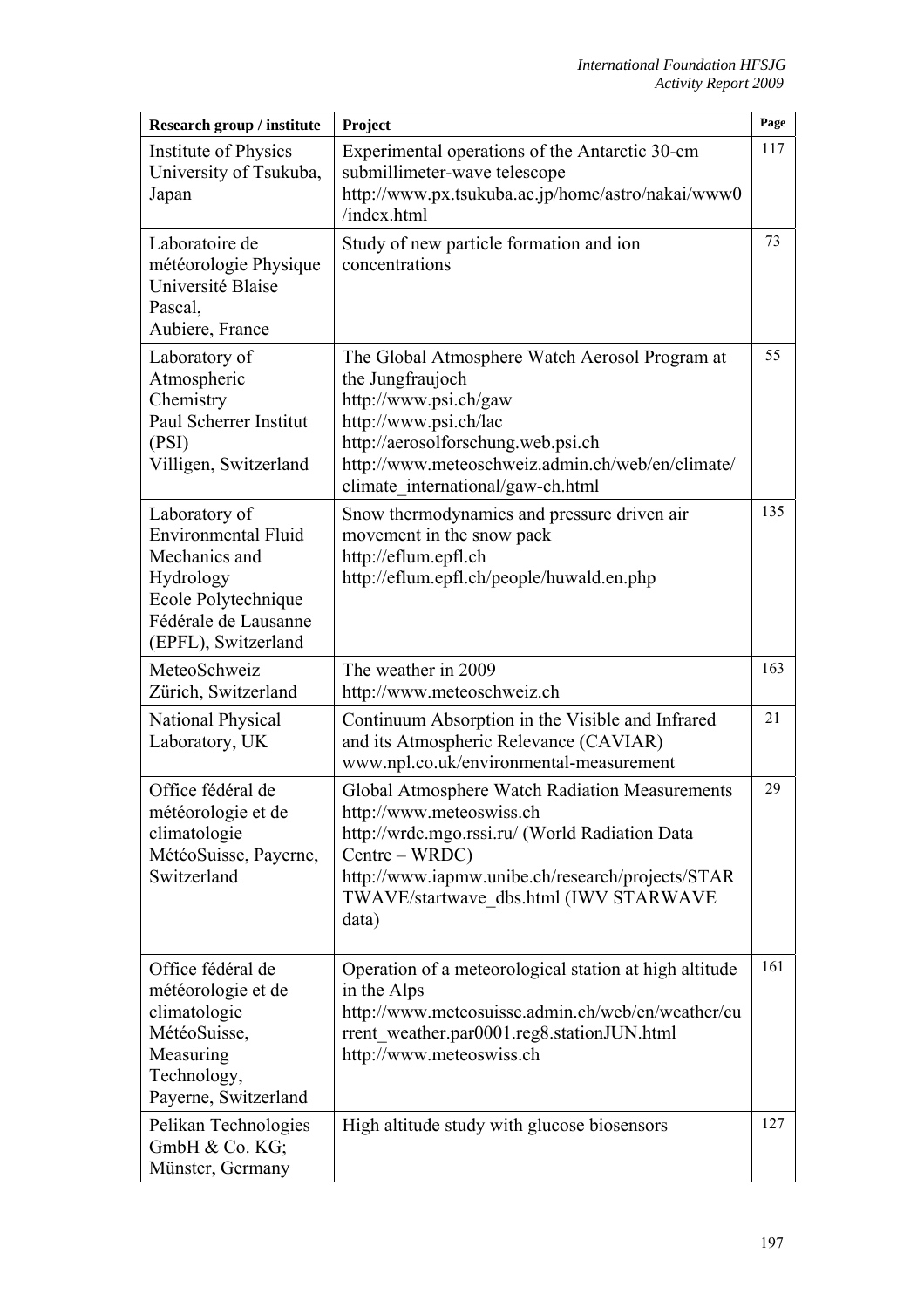| <b>Research group / institute</b>                                                                                             | Project                                                                                                                                                                                               | Page |
|-------------------------------------------------------------------------------------------------------------------------------|-------------------------------------------------------------------------------------------------------------------------------------------------------------------------------------------------------|------|
| Physikalisches Institut<br>Universität Bern<br>Switzerland                                                                    | SONTEL - Solar Neutron Telescope for the<br>identification and the study of high-energy neutrons<br>produced in energetic eruptions at the Sun<br>http://cosray.unibe.ch/detectors/sontel/sontel.html | 171  |
| Physikalisches Institut<br>Universität Bern<br>Switzerland                                                                    | Neutron monitors - Study of solar and galactic<br>cosmic rays<br>http://cosray.unibe.ch                                                                                                               | 101  |
| I. Physikalisches<br>Institut, Universität zu<br>Köln and<br>Radioastronomisches<br>Institut der Universität<br>Bonn, Germany | KOSMA - Kölner Observatorium für Submm-<br>Astronomie<br>http://www.ph1.uni-koeln.de/kosma<br>http://www.astro.uni-bonn.de                                                                            | 169  |
| Physikalisch-<br>Meteorologisches<br>Observatorium Davos,<br><b>World Radiation</b><br>Center, Davos,<br>Switzerland          | Remote sensing of aerosol optical depth<br>http://www.pmodwrc.ch<br>http://www.pmodwrc.ch/worcc<br>http://wdca.jrc.it/                                                                                | 35   |
| Physikalisch-<br>Meteorologisches<br>Observatorium Davos,<br><b>World Radiation</b><br>Center, Davos,<br>Switzerland          | Longwave Infrared radiative forcing trend<br>assimiliation over Switzerland (LIRAS)<br>http://www.pmodwrc.ch                                                                                          | 37   |
| Schnee- und<br>Lawinenforschung<br>SLF, Davos,<br>Switzerland                                                                 | Permafrost monitoring at high Alpine sites<br>http://www.slf.ch/ueber/mitarbeiter/homepages/philli<br>ps/index DE                                                                                     | 143  |

International Foundation HFSJG: http://www.hfsjg.ch/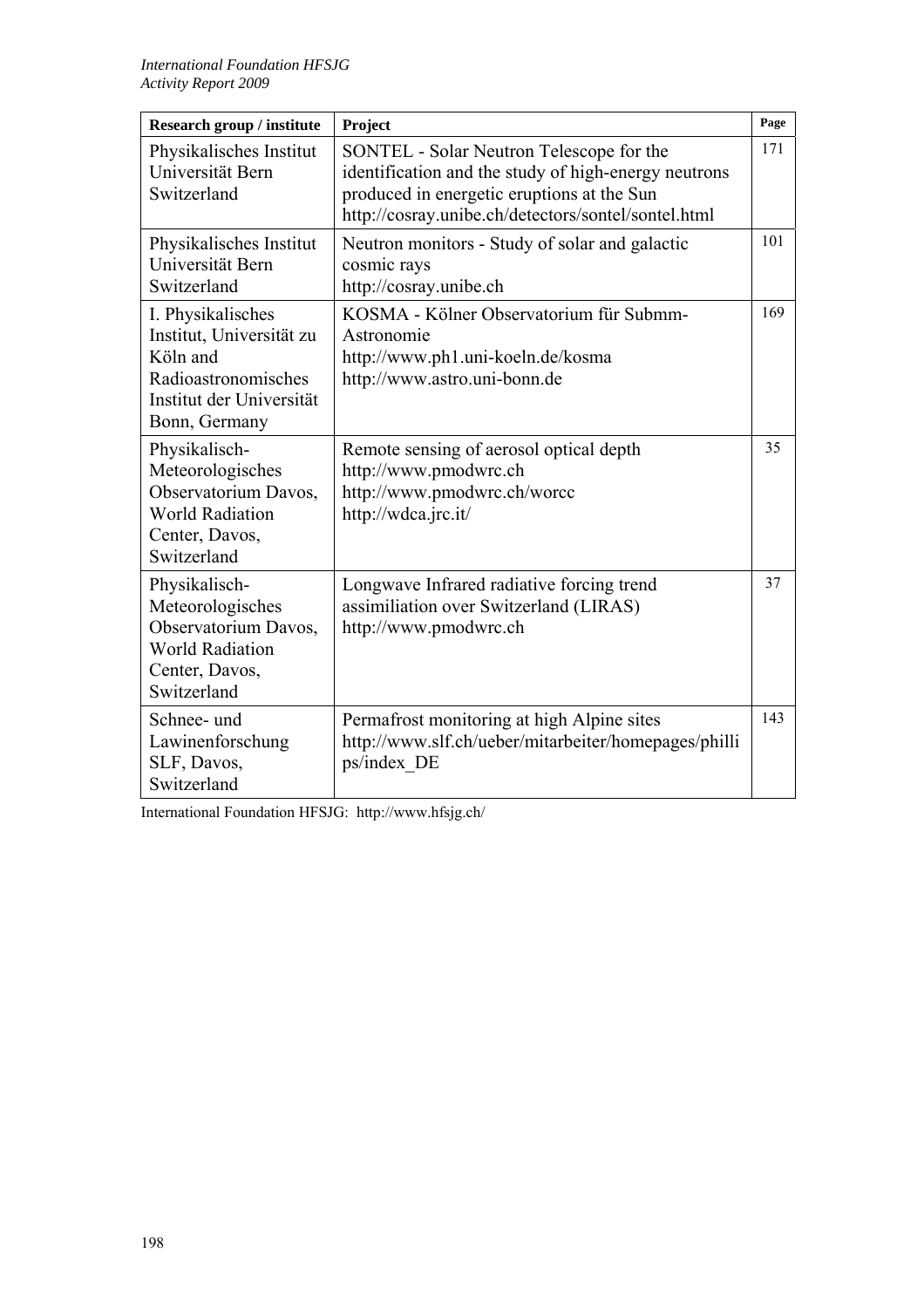## **Index of projects**

| Project                                                                                                                                                                                | Research group / institute                                                                                                                                                                                                                                                         | Page |
|----------------------------------------------------------------------------------------------------------------------------------------------------------------------------------------|------------------------------------------------------------------------------------------------------------------------------------------------------------------------------------------------------------------------------------------------------------------------------------|------|
| Aerosols radioactivity monitoring (RADAIR) and<br>DIGITEL at Jungfraujoch<br>http://www.radair.ch<br>http://www.bag.admin.ch/themen/strahlung/00043/<br>00065/02239/index.html?lang=de | Bundesamt für<br>Gesundheit,<br>Sektion Umweltradio-<br>aktivität, Bern,<br>Switzerland                                                                                                                                                                                            | 89   |
| Ageing effects on solid state image sensors due to<br>terrestrial cosmic radiation<br>http://ei.ewi.tudelft.nl/                                                                        | Electronic<br>Instrumentation<br>Laboratory<br><b>Faculty of Electrical</b><br>Engineering,<br>Mathematics and<br><b>Computer Science</b><br>Department of Micro-<br>electronics and<br><b>Computer Engineering</b><br>Delft University of<br>Technology<br>Delft, The Netherlands | 107  |
| An Atlas of the Sun / Untitled                                                                                                                                                         | Florian Maier-Aichen,<br>Köln, Germany<br>Christopher James, Los<br>Angeles, CA, USA                                                                                                                                                                                               | 151  |
| Atmospheric physics and chemistry<br>http://www.oma.be/BIRA-IASB/<br>http://www.oma.be/AGACC/Home.html<br>http://www.nilu.no/uftir<br>http://www.geomon.eu                             | Belgian Institute for<br>Space Aeronomy,<br>Brussels, Belgium                                                                                                                                                                                                                      | 15   |
| Automated GPS Network Switzerland (AGNES)<br>http://www.swisstopo.ch<br>http://www.swisstopo.ch/pnac<br>http://egvap.dmi.dk/                                                           | Bundesamt für<br>Landestopografie<br>(swisstopo). Wabern,<br>Switzerland                                                                                                                                                                                                           | 145  |
| $\mathrm{^{7}Be}$ and $\mathrm{^{10}Be}$ in monthly precipitation<br>http://www.eawag.ch/organisation/abteilungen/surf/<br>schwerpunkte/radio/index EN                                 | Eawag, Dübendorf,<br>Switzerland                                                                                                                                                                                                                                                   | 97   |
| Continuous measurement of stable CO <sub>2</sub> isotopes at<br>Jungfraujoch, Switzerland<br>http://empa.ch/abt134                                                                     | Empa,<br>Laboratory for Air<br>Pollution/Environmenta<br>1 Technology,<br>Dübendorf, Switzerland                                                                                                                                                                                   | 79   |
| Continuum Absorption in the Visible and Infrared<br>and its Atmospheric Relevance (CAVIAR)<br>www.npl.co.uk/environmental-measurement                                                  | <b>National Physical</b><br>Laboratory, UK                                                                                                                                                                                                                                         | 21   |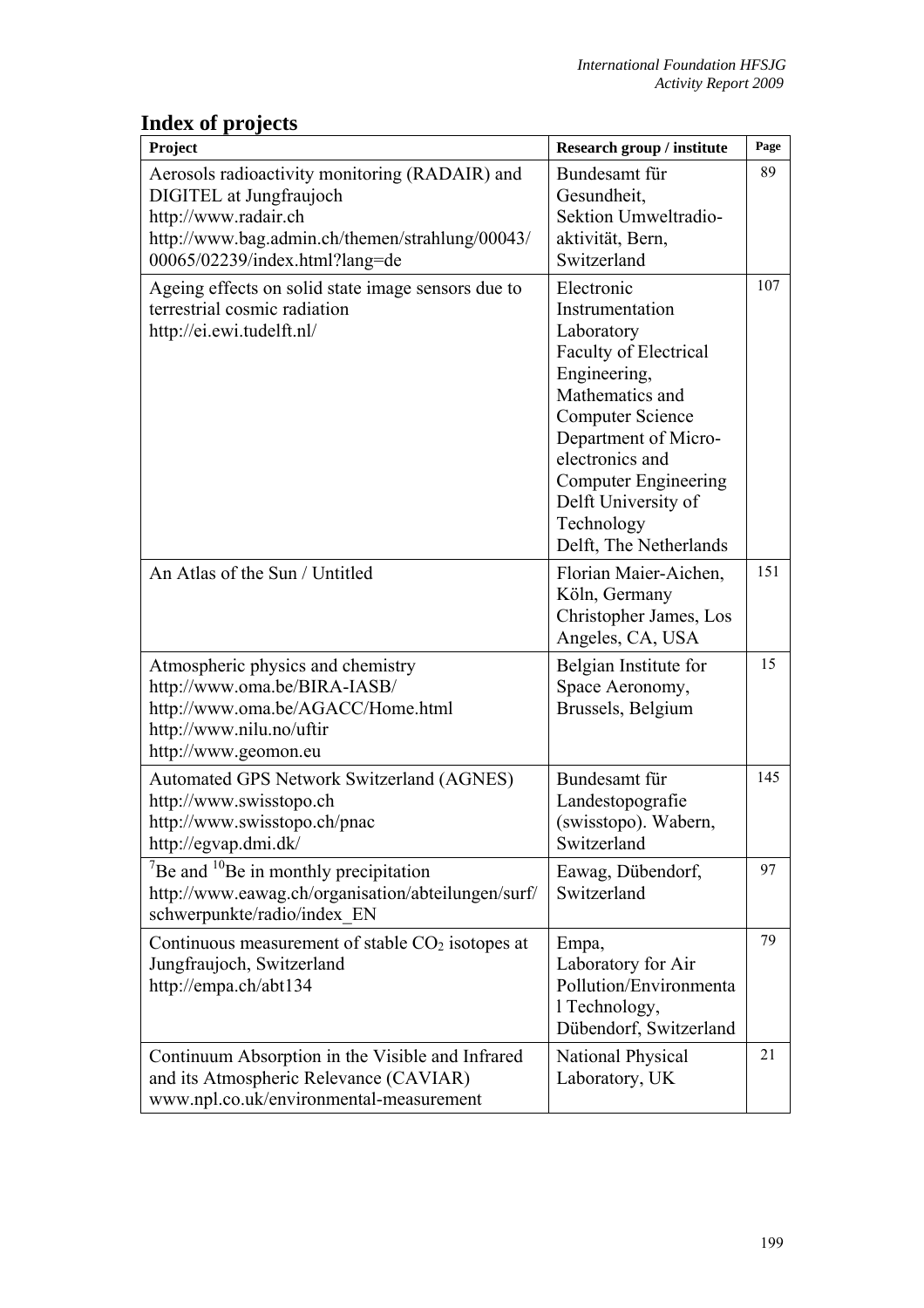| Project                                                                                                                                                                                                                                                   | Research group / institute                                                                                                   | Page |
|-----------------------------------------------------------------------------------------------------------------------------------------------------------------------------------------------------------------------------------------------------------|------------------------------------------------------------------------------------------------------------------------------|------|
| Experimental operations of the Antarctic 30-cm<br>submillimeter-wave telescope<br>http://www.px.tsukuba.ac.jp/home/astro/nakai/www<br>$0$ /index.html                                                                                                     | <b>Institute of Physics</b><br>University of Tsukuba,<br>Japan                                                               | 117  |
| Fetal programming of hypoxic pulmonary<br>hypertension                                                                                                                                                                                                    | <b>Botnar Center for</b><br><b>Extreme Medicine</b><br>Department of Internal<br>Medicine,<br>CHUV, Lausanne,<br>Switzerland | 123  |
| Geometric Validation of TerraSAR-X High-<br><b>Resolution Products</b><br>http://www.geo.uzh.ch/de/units/rsl/forschung/radar-<br>remote-sensing-sarlab/<br>http://www.geo.uzh.ch/en/units/rsl/research/radar-<br>remote-sensing-sarlab/research-projects/ | Department of<br>Geography<br>University of Zurich -<br>Irchel, Zürich,<br>Switzerland                                       | 113  |
| Glaciological investigations on the Grosser<br>Aletschgletscher<br>http://www.vaw.ethz.ch/gz/<br>http://www.vaw.ethz.ch/research/glaciology/glacier<br>change/gz variations gr aletschgretscher                                                           | ETH Zürich<br>Versuchsanstalt für<br>Wasserbau, Hydrologie<br>und Glaziologie<br>(VAW), Zürich,<br>Switzerland               | 131  |
| Global Atmosphere Watch Radiation Measurements<br>http://www.meteoswiss.ch<br>http://wrdc.mgo.rssi.ru/ (World Radiation Data<br>Centre – WRDC)<br>http://www.iapmw.unibe.ch/research/projects/STA<br>RTWAVE/startwave dbs.html (IWV STARWAVE<br>data)     | Office fédéral de<br>météorologie et de<br>climatologie<br>MétéoSuisse, Payerne,<br>Switzerland                              | 29   |
| Halogenated greenhouse gases at Jungfraujoch<br>http://www.empa.ch/climategases                                                                                                                                                                           | Empa<br>Laboratory for Air<br>Pollution/Environmenta<br>1 Technology,<br>Dübendorf, Switzerland                              | 45   |
| High altitude study with glucose biosensors                                                                                                                                                                                                               | Pelikan Technologies<br>GmbH & Co. KG;<br>Münster, Germany                                                                   | 127  |
| High precision carbon dioxide and oxygen<br>measurements<br>http://www.climate.unibe.ch/<br>http://ce-<br>atmosphere.lsce.ipsl.fr/database/index database.ht<br>ml                                                                                        | Climate and<br>Environmental<br>Division,<br>Physikalisches Institut<br>Universität Bern                                     | 75   |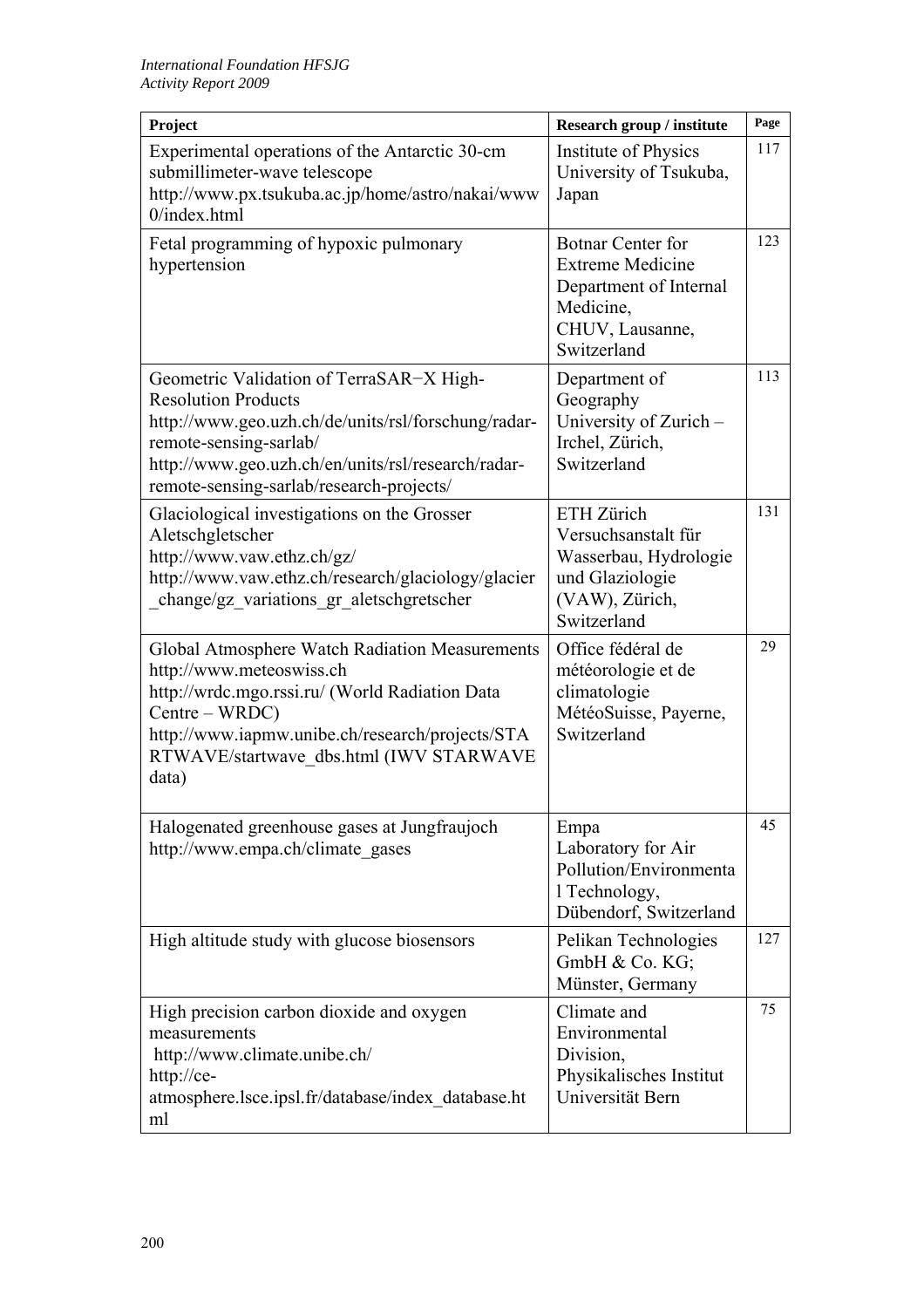| Project                                                                                                                                                                                                                                       | Research group / institute                                                                                                                               | Page |
|-----------------------------------------------------------------------------------------------------------------------------------------------------------------------------------------------------------------------------------------------|----------------------------------------------------------------------------------------------------------------------------------------------------------|------|
| High resolution, solar infrared Fourier Transform<br>spectrometry. Application to the study of the Earth<br>atmosphere<br>http://girpas.astro.ulg.ac.be/<br>ftp://ftp.cpc.ncep.noaa.gov/ndacc/station/jungfrau/,<br>http://www.nilu.no/nadir/ | Institut<br>d'Astrophysique et de<br>Géophysique -<br>Université de Liège,<br>Sart Tilman, Belgium                                                       | 5    |
| Jungfraujoch – greifbarer Ausblick<br>http://www.stalder.arch.ethz.ch/lehrveranstaltungen<br>/bergstationen                                                                                                                                   | Institut für Geschichte<br>und Theorie der<br>Architektur,<br>Departement Archi-<br>tektur, ETH Zürich,<br>Switzerland                                   | 149  |
| KOSMA - Kölner Observatorium für Submm-<br>Astronomie<br>http://www.ph1.uni-koeln.de/kosma<br>http://www.astro.uni-bonn.de                                                                                                                    | I. Physikalisches<br>Institut, Universität zu<br>Köln and<br>Radioastronomisches<br>Institut der Universität<br>Bonn, Germany                            | 169  |
| <sup>85</sup> Kr Activity Determination in Tropospheric Air                                                                                                                                                                                   | Climate and<br>Environmental Physics,<br>University of Bern,<br>Switzerland<br>and<br>Bundesamt für<br>Strahlenschutz,<br>Freiburg i.Br., Germany        | 85   |
| Langley calibration of EKO spectroradiometers at<br>the high-altitude research station Jungfraujoch<br>http://www.eko-eu.com                                                                                                                  | <b>EKO</b> Instruments<br>Europe B.V., Leiden,<br>The Netherlands                                                                                        | 111  |
| Long-term energy yield and reliablity of a high<br>alpine PV (photovoltaic) plant at Jungfraujoch<br>$(3454 \text{ m})$<br>http://www.pvtest.ch                                                                                               | Berner Fachhochschule,<br>Technik und Informatik<br>Fachbereich Elektro-<br>und Kommunikations<br>technik,<br>Photovoltaiklabor<br>Burgdorf, Switzerland | 109  |
| Long-term observations of ${}^{14}CO_2$ at Jungfraujoch<br>http://www.iup.uni-<br>heidelberg.de/institut/forschung/groups/kk/                                                                                                                 | Institut für<br>Umweltphysik<br>Universität Heidelberg,<br>Germany                                                                                       | 83   |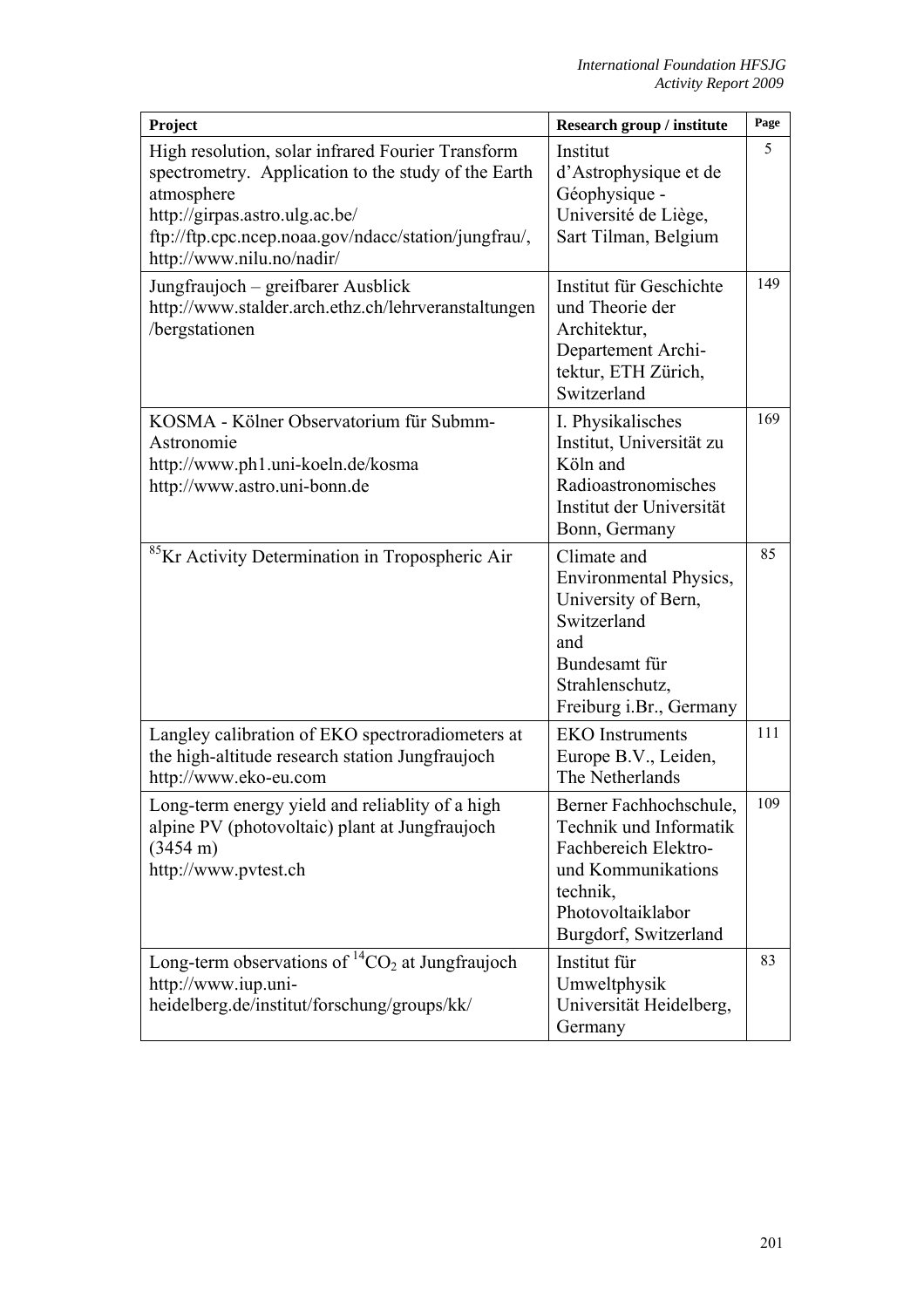| Project                                                                                                                                                                                              | Research group / institute                                                                                                                | Page |
|------------------------------------------------------------------------------------------------------------------------------------------------------------------------------------------------------|-------------------------------------------------------------------------------------------------------------------------------------------|------|
| Longwave Infrared radiative forcing trend<br>assimiliation over Switzerland (LIRAS)<br>http://www.pmodwrc.ch                                                                                         | Physikalisch-<br>Meteorologisches<br>Observatorium Davos,<br><b>World Radiation</b><br>Center, Davos,<br>Switzerland                      | 37   |
| Measurement cosmic ray flux at large zenith angle                                                                                                                                                    | Departement of Physics<br>University of Rome La<br>Sapienza, Italy                                                                        | 105  |
| Measurement of <sup>222</sup> Rn for atmospheric tracer<br>applications<br>http://pages.unibas.ch/environment/ Institut für<br>Umweltgeowissenschaften<br>Universität Basel                          | Institut für<br>Umweltgeowissenschaf<br>ten<br>Universität Basel,<br>Switzerland                                                          | 99   |
| Measurements of ambient ice nuclei (IN) with the<br>new instrument PINC<br>http://www.iac.ethz.ch/                                                                                                   | Institute for<br>Atmospheric and<br><b>Climate Science</b><br>(IACETH)<br>Swiss Federal Institute<br>of Technology Zürich,<br>Switzerland | 71   |
| National Air Pollution Monitoring Network<br>(NABEL)<br>http://www.empa.ch/nabel<br>http://www.umwelt-<br>schweiz.ch/buwal/de/fachgebiete/fg luft/luftbelastu<br>ng/index.html                       | Empa<br>Laboratory for Air<br>Pollution/Environmenta<br>1 Technology,<br>Dübendorf, Switzerland                                           | 39   |
| Neutron monitors - Study of solar and galactic<br>cosmic rays<br>http://cosray.unibe.ch                                                                                                              | Physikalisches Institut<br>Universität Bern<br>Switzerland                                                                                | 101  |
| $NOv$ at the interface of planetary boundary layer<br>and the free troposphere from measurements at<br>Jungfraujoch<br>http://www.iac.ethz.ch                                                        | Institute for<br>Atmospheric and<br>Climate Science<br>(IACETH)<br>Swiss Federal Institute<br>of Technology Zürich<br>Switzerland         | 51   |
| Operation of a meteorological station at high<br>altitude in the Alps<br>http://www.meteosuisse.admin.ch/web/en/weather/c<br>urrent_weather.par0001.reg8.stationJUN.html<br>http://www.meteoswiss.ch | Office fédéral de<br>météorologie et de<br>climatologie<br>MétéoSuisse,<br>Measuring Technology,<br>Payerne, Switzerland                  | 161  |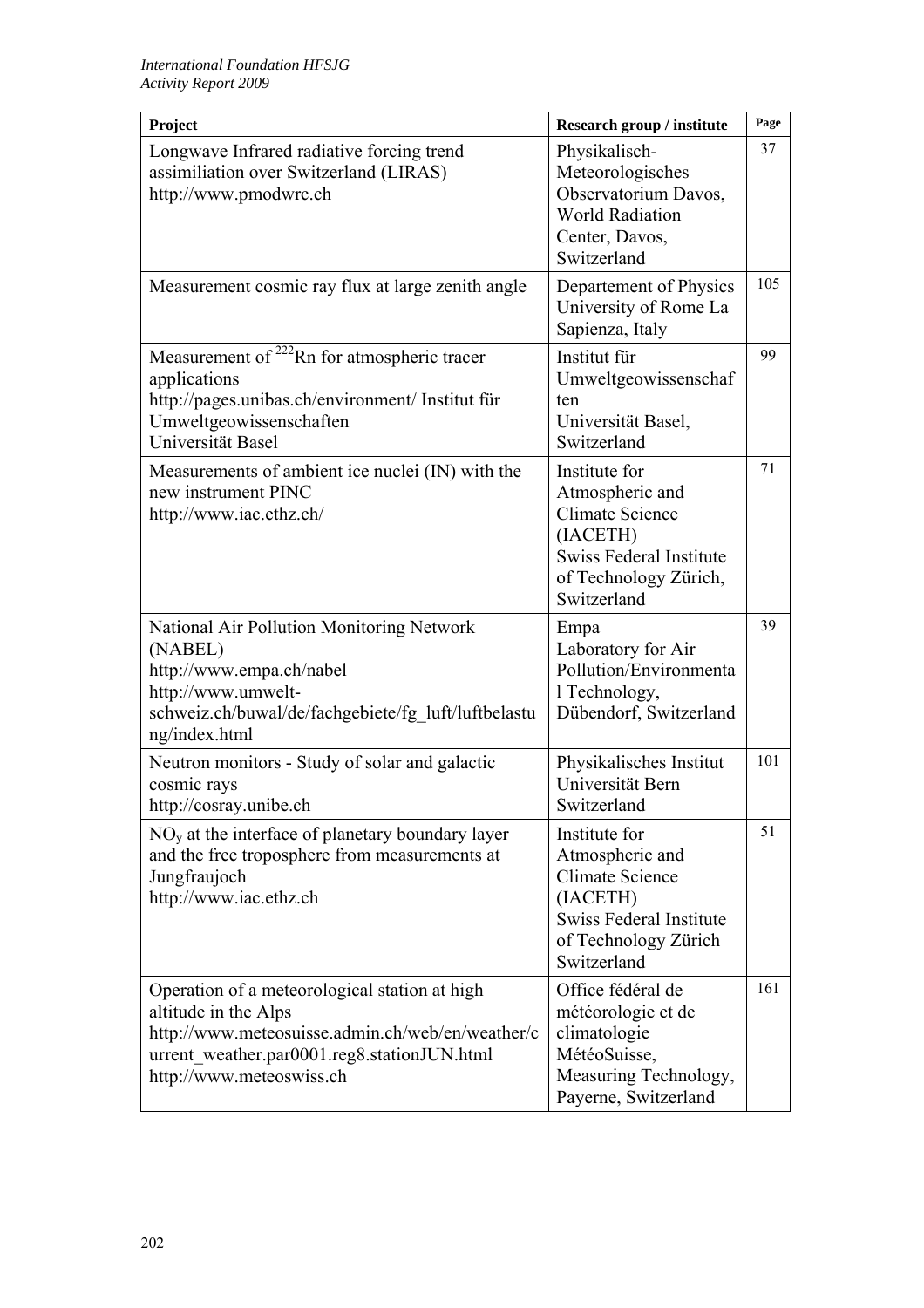| Project                                                                                                                                                                                               | Research group / institute                                                                                                                           | Page |
|-------------------------------------------------------------------------------------------------------------------------------------------------------------------------------------------------------|------------------------------------------------------------------------------------------------------------------------------------------------------|------|
| Permafrost monitoring at high Alpine sites<br>http://www.slf.ch/ueber/mitarbeiter/homepages/phil<br>lips/index DE                                                                                     | Schnee- und<br>Lawinenforschung SLF,<br>Davos, Switzerland                                                                                           | 143  |
| PERMASENSE & PERMOS: Measuring<br>permafrost in Alpine rock walls<br>www.permasense.ch<br>www.permos.ch<br>www.geo.uzh.ch                                                                             | Department of<br>Geography<br>University of Zurich<br>Switzerland                                                                                    | 139  |
| Prevalence of acute mountain sickness at 3450m<br>among children, adolescents and adults<br>http://issw.unibas.ch/                                                                                    | Institute of Exercise<br>and Health Sciences<br>University of Basel,<br>Switzerland                                                                  | 119  |
| Remote sensing of aerosol optical depth<br>http://www.pmodwrc.ch<br>http://www.pmodwrc.ch/worcc<br>http://wdca.jrc.it/                                                                                | Physikalisch-<br>Meteorologisches<br>Observatorium Davos,<br><b>World Radiation</b><br>Center, Davos,<br>Switzerland                                 | 35   |
| Safety and tolerance of high altitude exposure<br>(3454 m) in non-acclimatized patients with chronic<br>heart failure                                                                                 | Cardiovascular<br>Prevention &<br>Rehabilitation<br>Swiss Cardiovascular<br>Centre Bern<br>University Hospital<br>(Inselspital)<br>Bern, Switzerland | 125  |
| Single particle analysis of aerosols from Saharan<br>dust events<br>www.unifr.ch/geology                                                                                                              | Departement für<br>Geowissenschaften<br>Universität Fribourg,<br>Switzerland                                                                         | 65   |
| Snow thermodynamics and pressure driven air<br>movement in the snow pack<br>http://eflum.epfl.ch<br>http://eflum.epfl.ch/people/huwald.en.php                                                         | Laboratory of<br><b>Environmental Fluid</b><br>Mechanics and<br>Hydrology<br>Ecole Polytechnique<br>Fédérale de Lausanne<br>(EPFL), Switzerland      | 135  |
| SONTEL - Solar Neutron Telescope for the<br>identification and the study of high-energy neutrons<br>produced in energetic eruptions at the Sun<br>http://cosray.unibe.ch/detectors/sontel/sontel.html | Physikalisches Institut<br>Universität Bern,<br>Switzerland                                                                                          | 171  |
| Space from Space #3: Suspended Eternity<br>http://www.waldvogel.com                                                                                                                                   | Christian Waldvogel,<br>Zürich, Switzerland                                                                                                          | 157  |